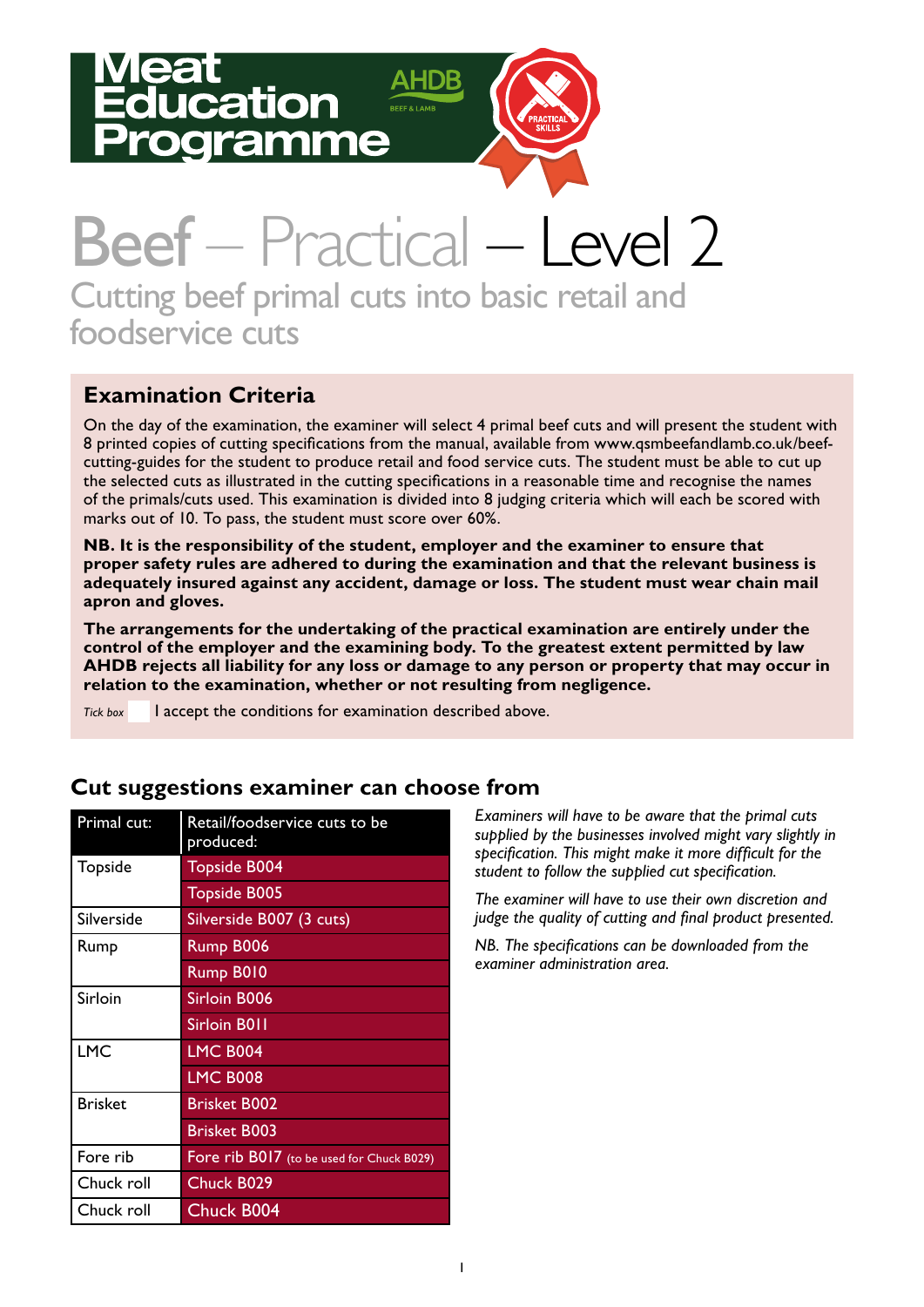|                              | <b>Examination score</b>                                        |  |
|------------------------------|-----------------------------------------------------------------|--|
|                              | Total score                                                     |  |
| <b>Student</b>               |                                                                 |  |
|                              | Passed examination                                              |  |
|                              | Failed examination                                              |  |
|                              |                                                                 |  |
|                              | Total available points 80                                       |  |
|                              | Pass level is 48 points and above<br>Fail level is 47 and below |  |
|                              |                                                                 |  |
| <b>Student place of work</b> |                                                                 |  |
|                              |                                                                 |  |
|                              |                                                                 |  |
|                              |                                                                 |  |
|                              |                                                                 |  |
|                              |                                                                 |  |
| <b>Examiner</b>              |                                                                 |  |
|                              |                                                                 |  |
|                              |                                                                 |  |
|                              |                                                                 |  |
|                              |                                                                 |  |
|                              |                                                                 |  |
|                              |                                                                 |  |

### **Selected primal cuts to produce retail/ foodservice cuts from**

| Name of primal cut 3: |  |  |  |  |  |
|-----------------------|--|--|--|--|--|
| Cuts to be produced:  |  |  |  |  |  |
|                       |  |  |  |  |  |
| Name of primal cut 4: |  |  |  |  |  |
| Cuts to be produced:  |  |  |  |  |  |
|                       |  |  |  |  |  |
|                       |  |  |  |  |  |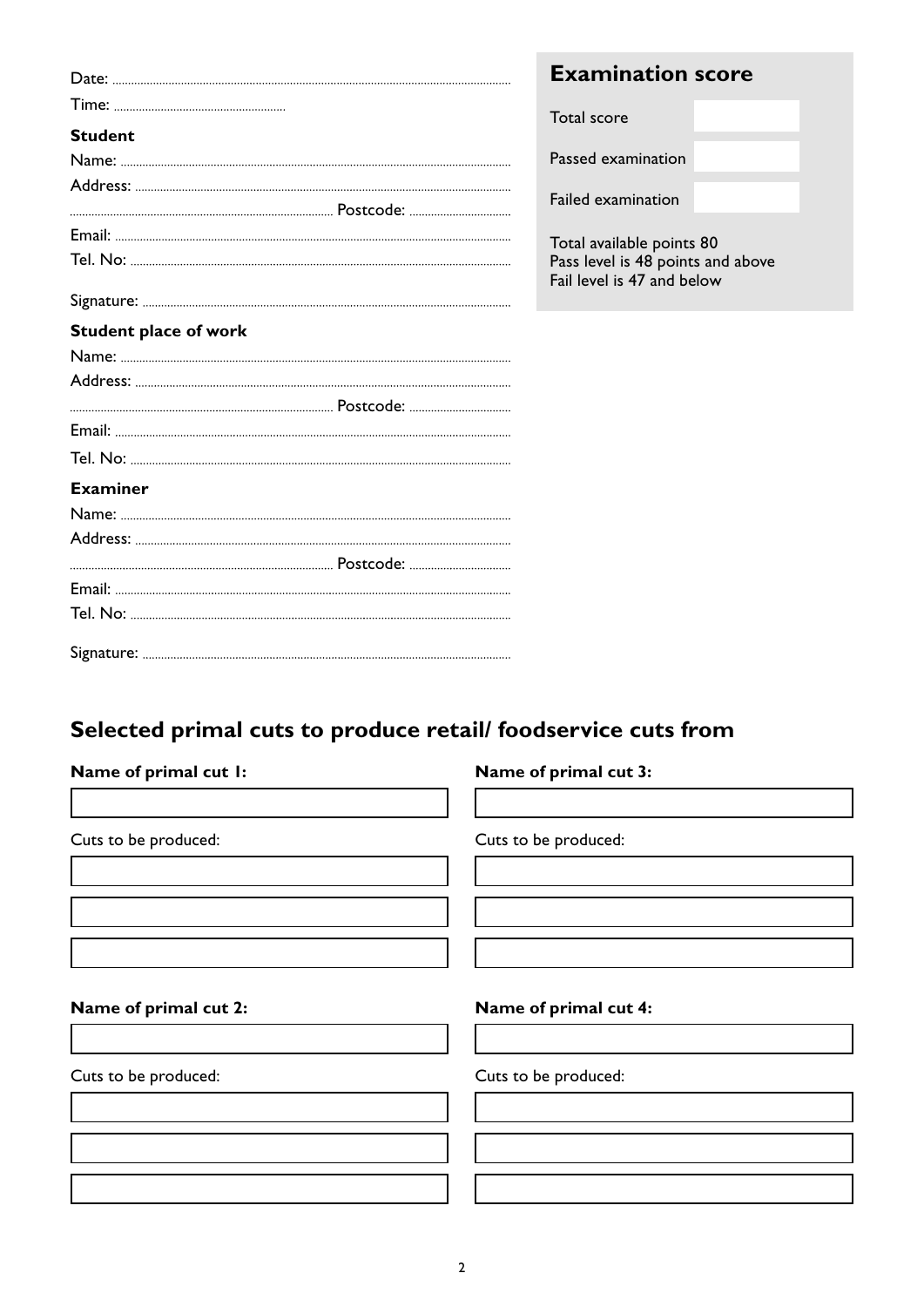### Score Sheet

1. Being able to cut the primal muscles into the required cuts by following the natural seams where possible.

| Poor |  |  |  |  | <b>Very Good</b> |
|------|--|--|--|--|------------------|
|      |  |  |  |  |                  |
|      |  |  |  |  |                  |
|      |  |  |  |  |                  |
|      |  |  |  |  |                  |

2. Being able to produce the cuts without unnecessary cuts/stab marks or damage to muscles.

| Poor |                                                                                                                                                                                                                                                                                                                                                                                                                                                                                                   |  |  |  | <b>Very Good</b> |
|------|---------------------------------------------------------------------------------------------------------------------------------------------------------------------------------------------------------------------------------------------------------------------------------------------------------------------------------------------------------------------------------------------------------------------------------------------------------------------------------------------------|--|--|--|------------------|
|      |                                                                                                                                                                                                                                                                                                                                                                                                                                                                                                   |  |  |  |                  |
|      | ${\small \begin{minipage}{14cm} \begin{tabular}{ c c c c c } \hline \textbf{Comments:} & \textbf{\textit{3}} & \textbf{\textit{5}} & \textbf{\textit{6}} & \textbf{\textit{7}} & \textbf{\textit{8}} & \textbf{\textit{8}} & \textbf{\textit{9}} & \textbf{\textit{1}} & \textbf{\textit{1}} & \textbf{\textit{1}} & \textbf{\textit{1}} & \textbf{\textit{1}} & \textbf{\textit{1}} & \textbf{\textit{1}} & \textbf{\textit{1}} & \textbf{\textit{1}} & \textbf{\textit{1}} & \textbf{\textit{1$ |  |  |  |                  |
|      |                                                                                                                                                                                                                                                                                                                                                                                                                                                                                                   |  |  |  |                  |

3. Being able to produce cuts without bone dust, stringing of joints to be be even and tidy and steaks to be of even thickness.

| <b>Very Good</b><br>Poor |  |  |  |  |  |  |  |  |  |  |  |
|--------------------------|--|--|--|--|--|--|--|--|--|--|--|
|                          |  |  |  |  |  |  |  |  |  |  |  |
|                          |  |  |  |  |  |  |  |  |  |  |  |
|                          |  |  |  |  |  |  |  |  |  |  |  |
|                          |  |  |  |  |  |  |  |  |  |  |  |
|                          |  |  |  |  |  |  |  |  |  |  |  |

4. Being able to remove gristle, connective tissue and fat cleanly without wasting good meat.

| Poor |                                                                                                                                                                                                                                                                                                                                                                                                                                                                                                     |  |  |  | <b>Very Good</b> |
|------|-----------------------------------------------------------------------------------------------------------------------------------------------------------------------------------------------------------------------------------------------------------------------------------------------------------------------------------------------------------------------------------------------------------------------------------------------------------------------------------------------------|--|--|--|------------------|
|      |                                                                                                                                                                                                                                                                                                                                                                                                                                                                                                     |  |  |  |                  |
|      | ${\small \begin{minipage}{14cm} \begin{tabular}{ c c c c } \hline \textbf{Comments:} & \textbf{\textit{3}} & \textbf{\textit{5}} & \textbf{\textit{6}} & \textbf{\textit{7}} & \textbf{\textit{8}} & \textbf{\textit{8}} & \textbf{\textit{8}} & \textbf{\textit{9}} & \textbf{\textit{1}} & \textbf{\textit{1}} & \textbf{\textit{1}} & \textbf{\textit{1}} & \textbf{\textit{1}} & \textbf{\textit{1}} & \textbf{\textit{1}} & \textbf{\textit{1}} & \textbf{\textit{1}} & \textbf{\textit{1}} &$ |  |  |  |                  |
|      |                                                                                                                                                                                                                                                                                                                                                                                                                                                                                                     |  |  |  |                  |
|      |                                                                                                                                                                                                                                                                                                                                                                                                                                                                                                     |  |  |  |                  |
|      |                                                                                                                                                                                                                                                                                                                                                                                                                                                                                                     |  |  |  |                  |